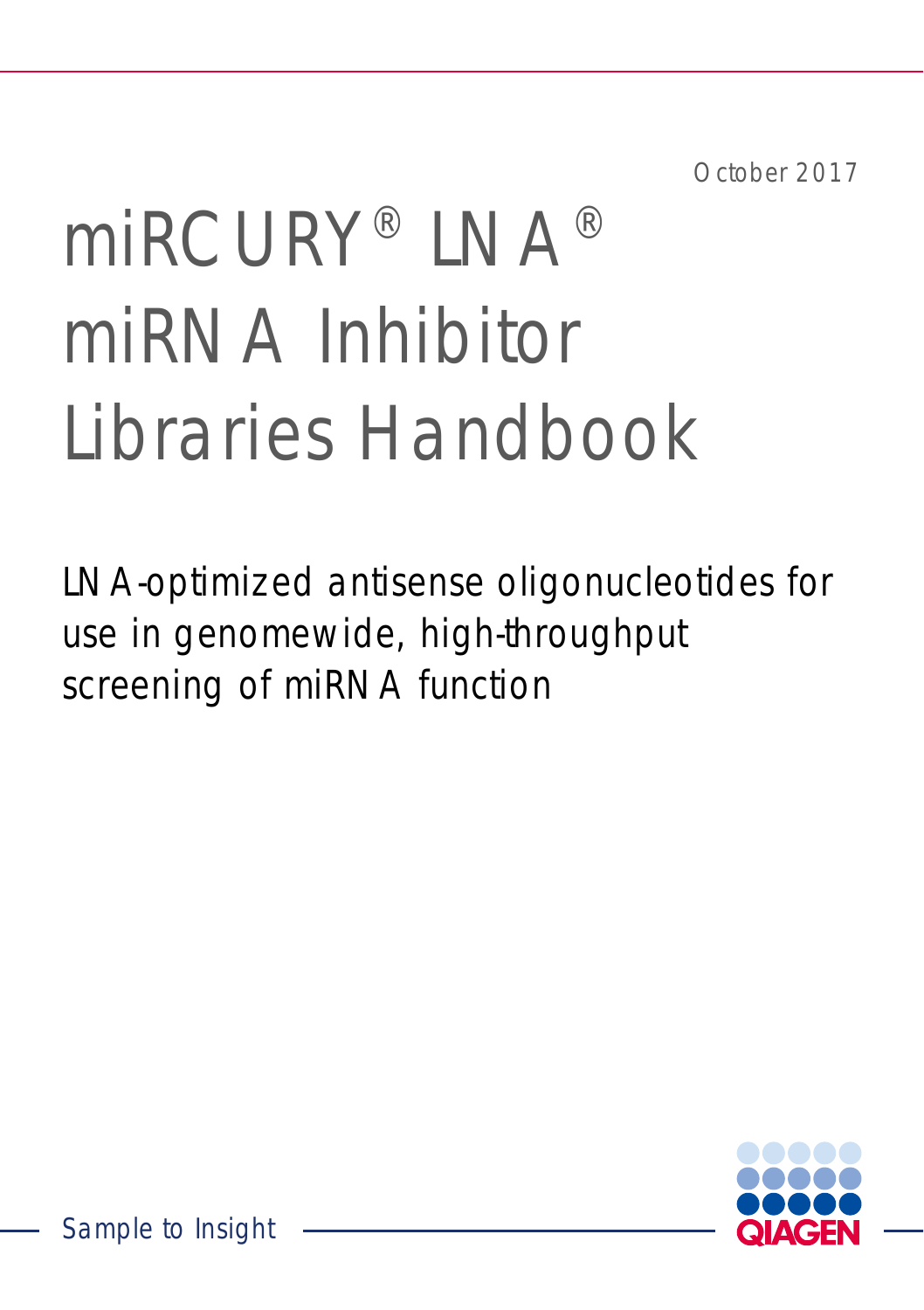### Contents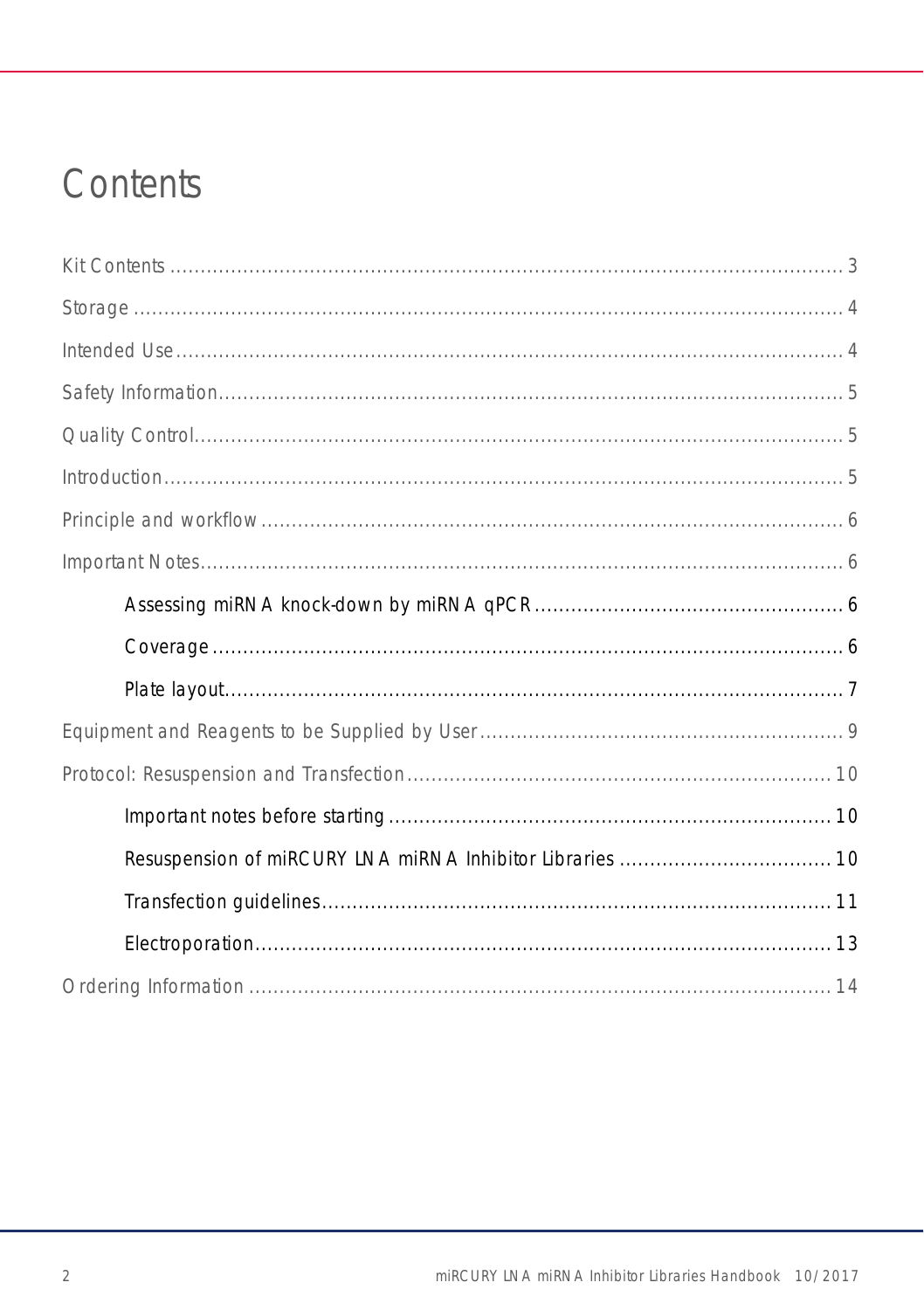### <span id="page-2-0"></span>Kit Contents

| Product                                                                    | Cat. no. | Amount supplied                                                      |
|----------------------------------------------------------------------------|----------|----------------------------------------------------------------------|
| miRCURY LNA miRNA Inhibitor Library (0.125 nmol)                           | 339168   | 0.125 nmol oligonucleotide per<br>well, dried down in 96-well plates |
| miRCURY LNA miRNA Inhibitor Library (0.25 nmol)                            | 339169   | 0.25 nmol oligonucleotide per<br>well, dried down in 96-well plates  |
| miRCURY LNA miRNA Family Power Inhibitor Library<br>$(0.125 \text{ nmol})$ | 339165   | 0.125 nmol oligonucleotide per<br>well, dried down in 96-well plate  |
| miRCURY LNA miRNA Family Power Inhibitor Library<br>$(0.25 \text{ nmol})$  | 339166   | 0.25 nmol oligonucleotide per<br>well, dried down in 96-well plate   |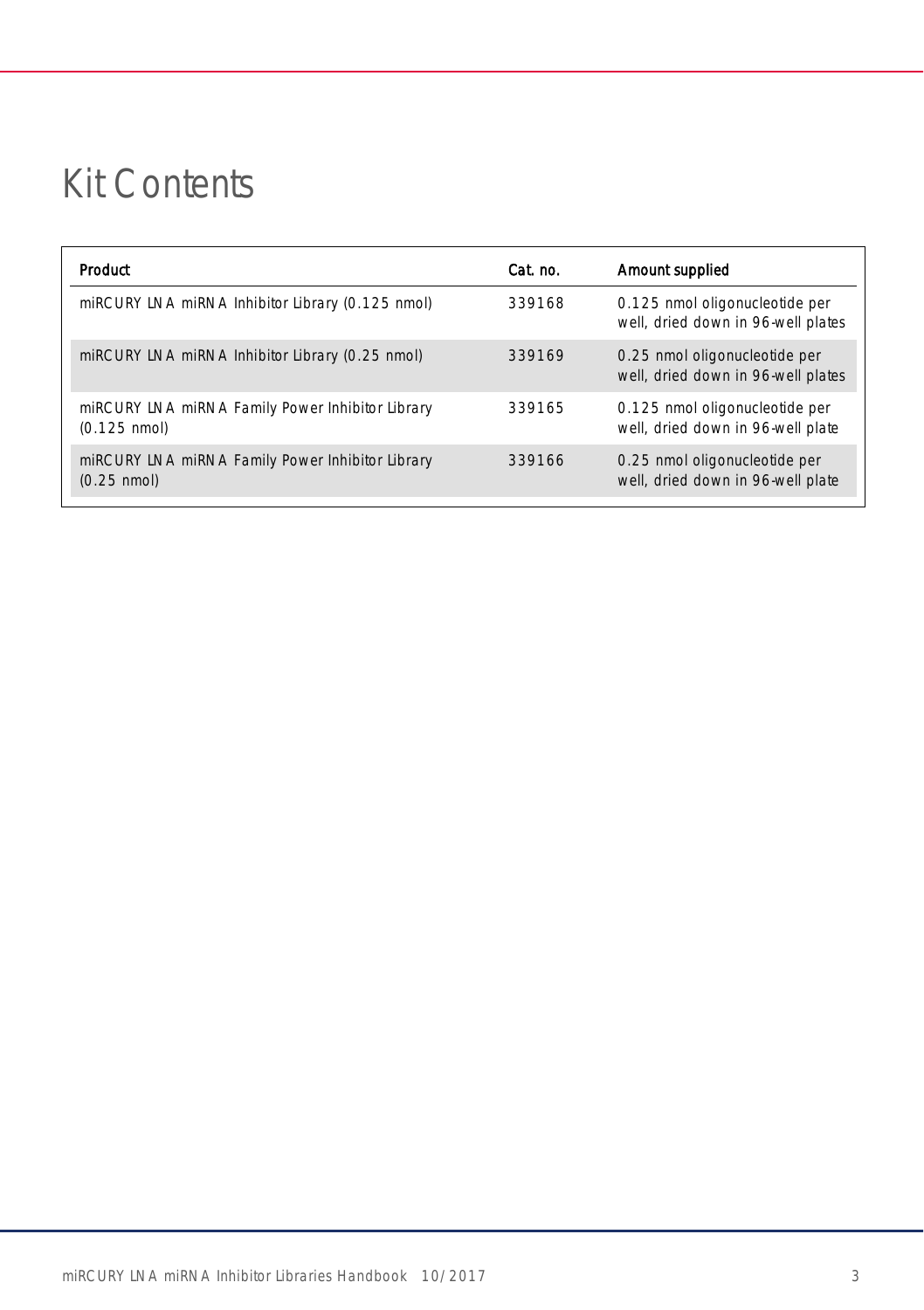### <span id="page-3-0"></span>Storage

The miRCURY LNA miRNA Inhibitor Libraries are shipped at room temperature. Unopened 96-well plates should be stored at  $-15$  to  $-30^{\circ}$ C or below. When stored in this manner, they will remain stable at least 6 months after the shipping date. Exposure to higher ambient temperatures during shipment does not pose any risk to the stability of the oligonucleotides.

Oligonucleotides are degraded by repeated freeze-thaw cycles, especially when in solution. After resuspension, it is recommended to store the miRCURY LNA miRNA Inhibitor Libraries in aliquots at  $-15$  to  $-30^{\circ}$ C or below in a constant-temperature freezer to avoid repeated freeze-thaw cycles. Do not store in frost-free freezers with automatic thaw-freeze cycles.

### <span id="page-3-1"></span>Intended Use

The miRCURY LNA miRNA Inhibitor Libraries are intended for molecular biology applications. These products are not intended for the diagnosis, prevention or treatment of a disease.

All due care and attention should be exercised in the handling of the product. We recommend all users of QIAGEN® products to adhere to the NIH guidelines that have been developed for recombinant DNA experiments, or to other applicable guidelines.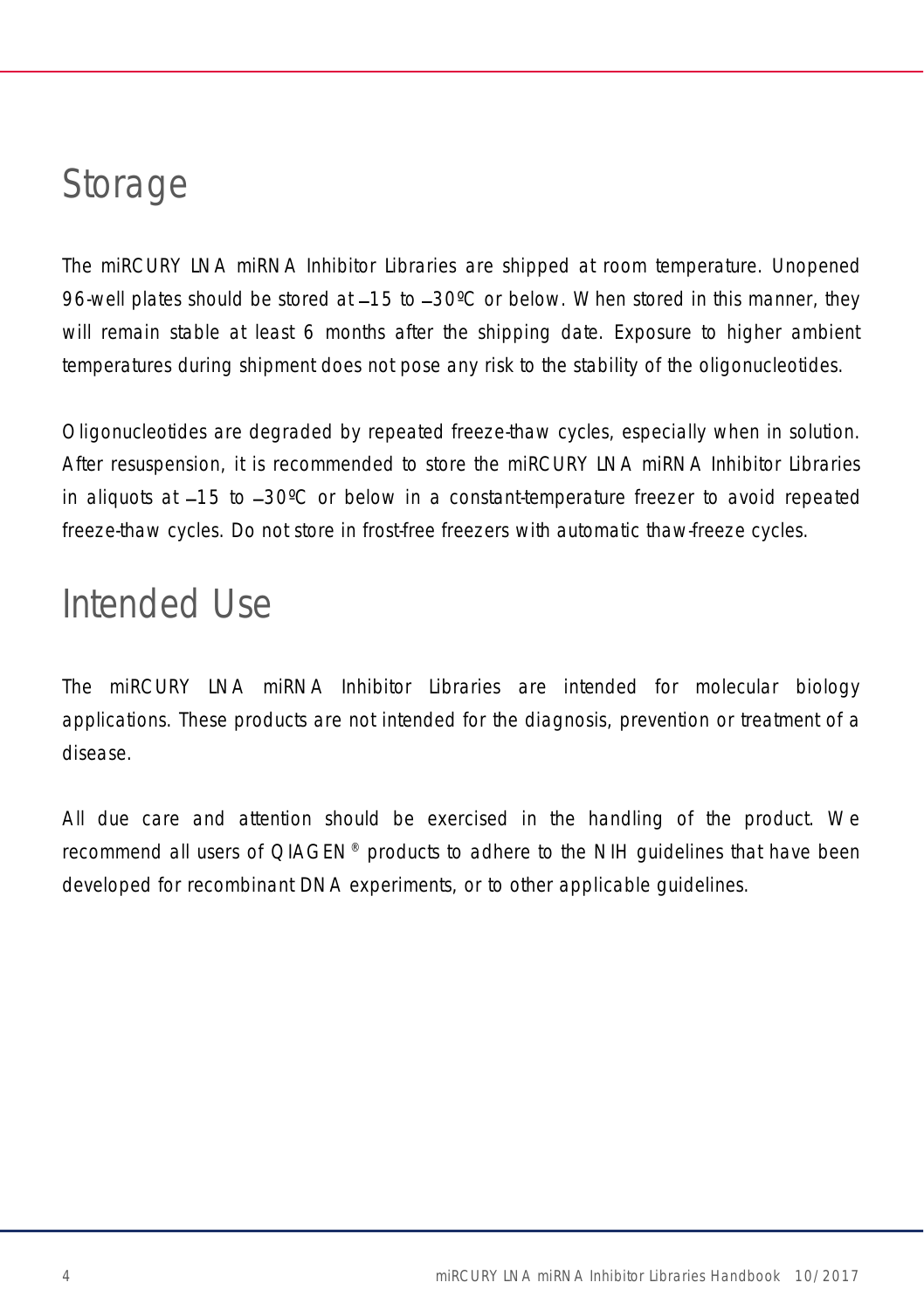### <span id="page-4-0"></span>Safety Information

When working with chemicals, always wear a suitable lab coat, disposable gloves and protective goggles. For more information, please consult the appropriate safety data sheets (SDSs). These are available online in convenient and compact PDF format at [www.qiagen.com/safety](http://www.qiagen.com/safety) where you can find, view and print the SDS for each QIAGEN kit and kit component.

### <span id="page-4-1"></span>Quality Control

In accordance with QIAGEN's ISO-certified Quality Management System, each lot of miRCURY LNA miRNA Inhibitor Libraries is tested against predetermined specifications to ensure consistent product quality.

### <span id="page-4-2"></span>Introduction

miRCURY LNA miRNA Inhibitors are antisense oligonucleotides with perfect sequence complementary to their target. When introduced into cells, they sequester their target miRNA in highly stable heteroduplexes, effectively preventing the miRNA from hybridizing with its normal cellular interaction partners.

The sequences of these oligonucleotides and their LNA spiking patterns have been carefully designed to achieve uniform, high potency for all miRCURY LNA miRNA Inhibitors, regardless of the GC content of their target. This is accomplished by normalizing the melting temperature (Tm) around an optimal temperature. while keeping the level of selfcomplementarity to a minimum.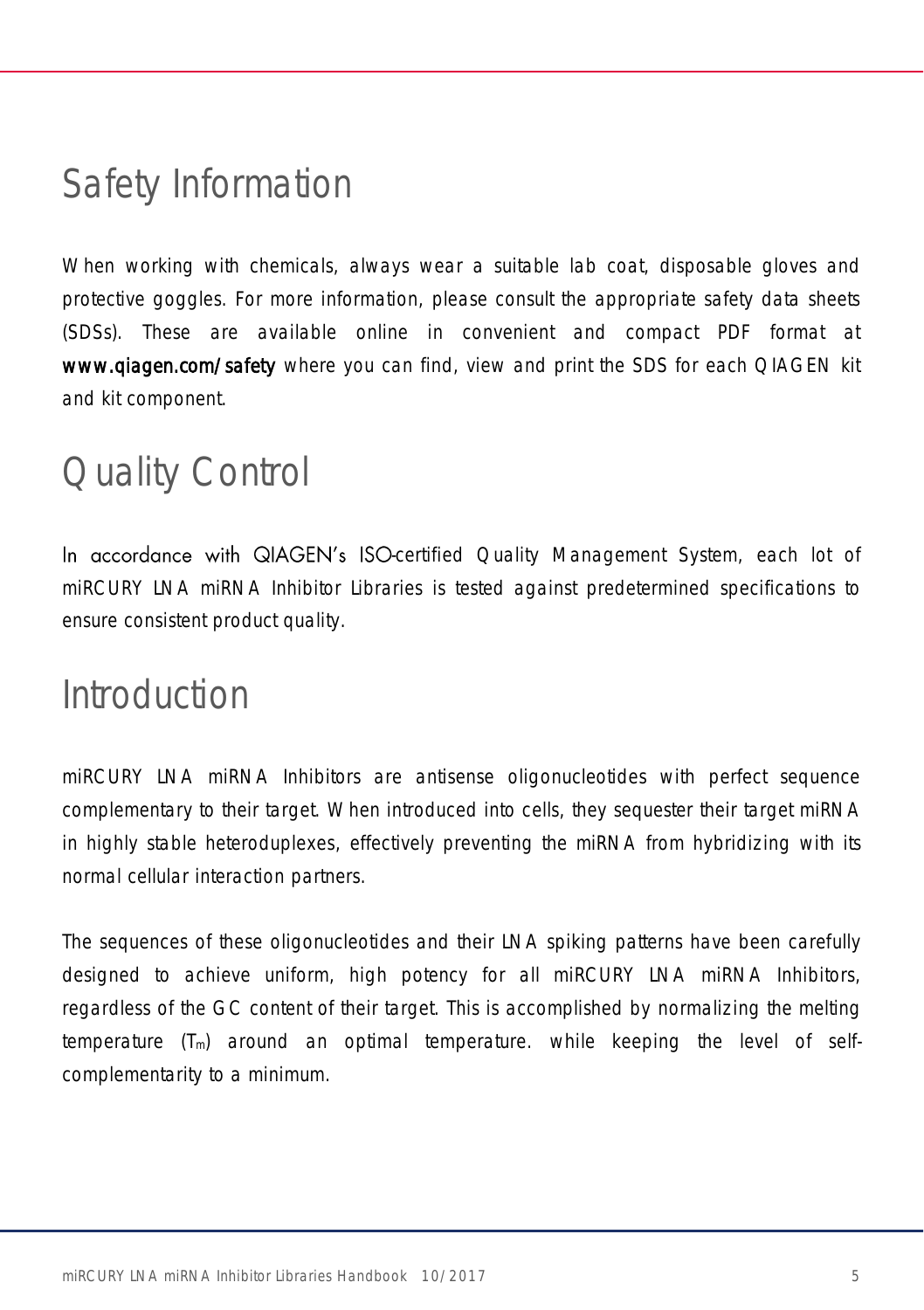### <span id="page-5-0"></span>Principle and workflow

The miRCURY LNA miRNA Inhibitor Libraries enable genomewide, high-throughput screening of miRNA function. miRNA Inhibitors are primarily used to study miRNA function by assessing the biological consequences of inhibiting miRNA activity. The effect of inhibiting an miRNA can be studied in numerous ways, such as using cellular assays to monitor cell proliferation, cell differentiation or apoptosis. The effect on gene expression can also be measured at the mRNA or protein level.

### <span id="page-5-1"></span>Important Notes

### <span id="page-5-2"></span>Assessing miRNA knock-down by miRNA qPCR

miRNA qPCR is not a reliable method for measuring the level of miRNA knock-down. Although this method is often cited in the literature, it is not recommended. miRNA inhibitors do not degrade their targets; instead, they form stable complexes with their target, causing an accumulation of the miRNA due to reduced turnover. Moreover, failed transfections are often the result of accumulation of oligonucleotides inside vesicles such that the inhibitor and its miRNA target are present in different subcellular compartments.

Upon cell lysis, liberated, vesicular inhibitors will form strong heteroduplexes with their miRNA target, and therefore, efficient and inefficient transfections cannot be distinguished by miRNA qPCR. In addition, LNA oligonucleotides can interfere with PCR primers and give rise to aberrant results.

#### <span id="page-5-3"></span>Coverage

The miRCURY LNA miRNA Inhibitor Libraries provide a high coverage of miRNAs listed in miRBase v. 20. However, we have excluded a number of miRNAs that have either no or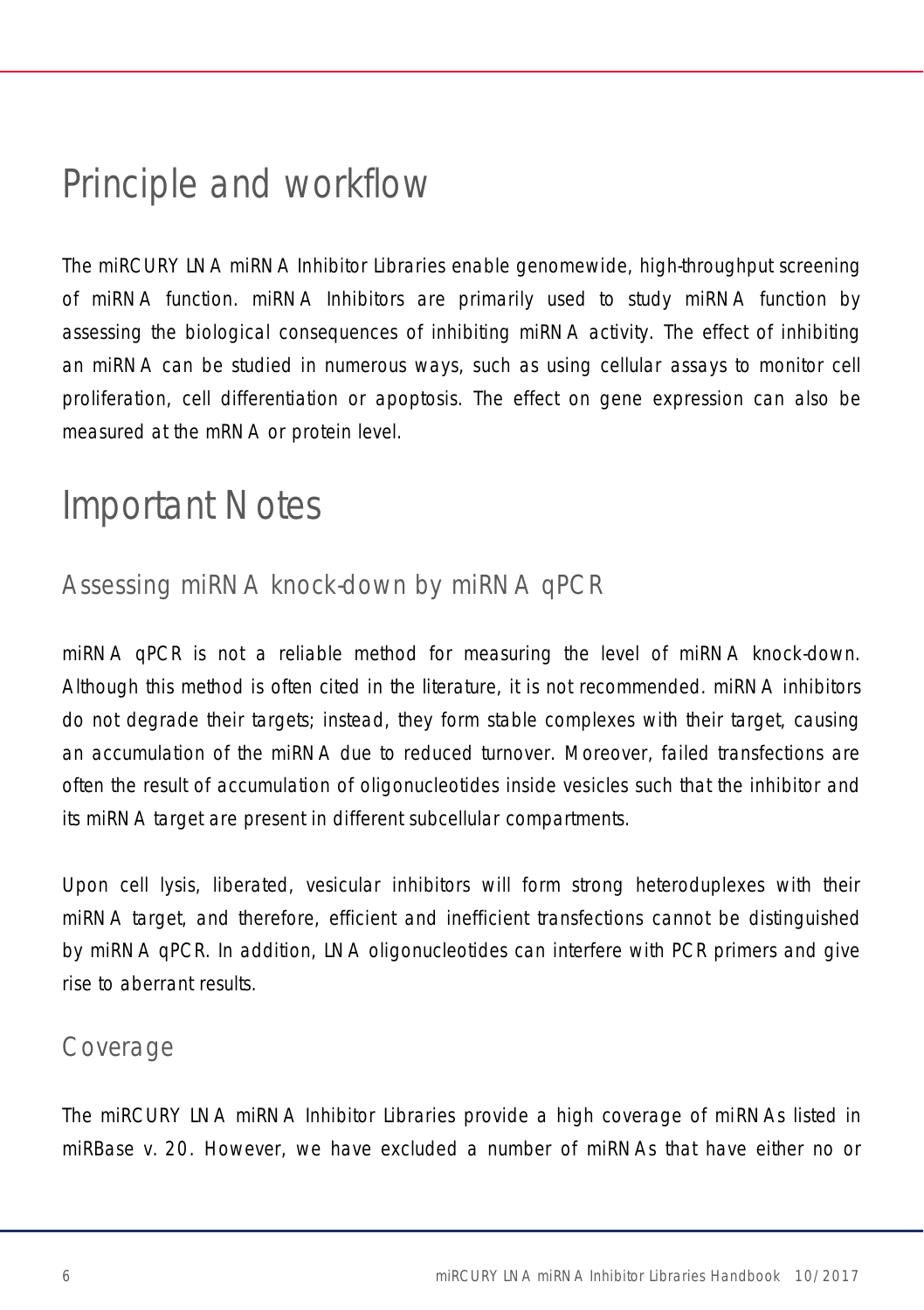very limited direct experimental evidence. This significantly reduces your cost of screening and time wasted on potentially false-positive results that have very little impact on the "true" coverage of the screen.

- Human miRNA Inhibitor Library: 1,972 inhibitors of human miRNAs listed in miRBase v. 20, corresponding to a coverage of 78%.
- Mouse miRNA Inhibitor Library: 1,624 inhibitors of mouse miRNAs listed in miRBase v. 20, corresponding to a coverage of 86%.
- miRNA Family Power Inhibitor Library: A collection of all our 43 miRCURY LNA miRNA Family Power Inhibitors. The Power inhibitors address miRNA families that are conserved in human and mouse.

#### <span id="page-6-0"></span>Plate layout

The inhibitor libraries are provided in 96-well plates. The plates are all organized as shown in [Figure 1.](#page-7-0) The empty outer rows and columns facilitate easy pipetting into 96-well culture plates in a setup that avoids edge effects caused by evaporation of culture medium.

Well B2 is left empty for a control oligonucleotide of choice. This could, for example, be one of our miRCURY LNA miRNA Inhibitor negative controls with or without a FAM label (for visual inspection of transfection efficiency). This oligonucleotide must be purchased separately and added to the B2 well in the plates manually. See [Ordering Information](#page-13-0) on page [14](#page-13-0) for more information.

A positive transfection control is provided in well B3. This control is a toxic oligonucleotide with a significant effect on proliferation in a broad range of cell lines.

We have generated an miRNA ranking based on number of publications, type of experimental evidence, number of sequencing experiments and number of reads, etc. We have used this ranking to position the inhibitors in the plates in a descending order. The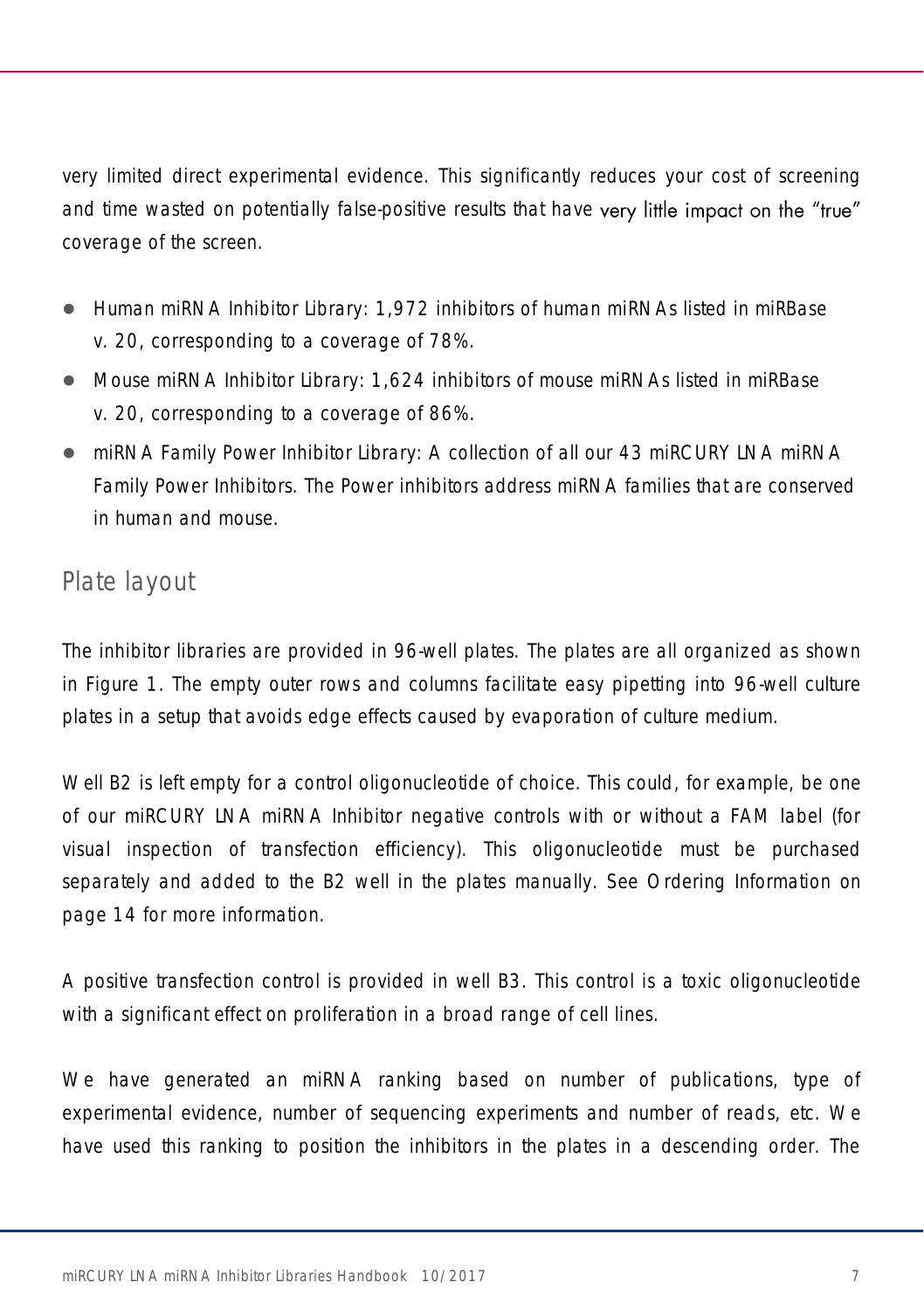inhibitors with the highest score (the best characterized) are positioned in the first plate, and the inhibitors with the lowest score are positioned in the last plate.

Organizing the inhibitors in the plates according to the amount of supporting scientific data enables smarter screening workflows with a subset of the plates containing inhibitors of the best-validated miRNAs without the need for laborious pipetting and reformatting of the library. Detailed information about the library content and plate distribution of the inhibitors can be found in the plate layout files.

|   |       | $\overline{\mathbf{2}}$ | 3                              | 4                               | 5                     | 6                     |                                  | 8                               | 9                               | 10                              | $\overline{11}$              | 12    |
|---|-------|-------------------------|--------------------------------|---------------------------------|-----------------------|-----------------------|----------------------------------|---------------------------------|---------------------------------|---------------------------------|------------------------------|-------|
| A | Empty | Empty                   | <b>Empty</b>                   | Empty                           | <b>Empty</b>          | Empty                 | Empty                            | Empty                           | Empty                           | Empty                           | Empty                        | Empty |
| В | Empty | Empty                   | Positive<br>control            | hsa-miR-<br>1233-3 <sub>p</sub> | hsa-miR-<br>641       | hsa-miR-<br>1204      | hsa-miR-<br>1468-5p              | hsa-miR-<br>647                 | hsa-miR-<br>200b-5p             | hsa-miR-<br>$302c-5p$           | hsa-miR-<br>$1185-5p$        | Empty |
| c | Empty | hsa-miR-<br>944         | hsa-miR-<br>659-3 <sub>p</sub> | hsa-miR-<br>520f-3 <sub>p</sub> | hsa-miR-<br>1225-3p   | hsa-miR-<br>524-5p    | hsa-miR-<br>$518a-3p$            | hsa-miR-<br>1286                | hsa-miR-<br>$3065 - 3p$         | hsa-miR-<br>$92b-5p$            | hsa-miR-<br>$380-3p$         | Empty |
| D | Empty | hsa-miR-<br>569         | hsa-miR-<br>$20b-3p$           | hsa-miR-<br>488-5p              | hsa-miR-<br>2110      | hsa-miR-<br>$487a-3p$ | hsa-miR-<br>1293                 | hsa-miR-<br>614                 | hsa-miR-<br>$628-3p$            | hsa-miR-<br>$508-5p$            | hsa-miR-<br>$513b-5p$        | Empty |
| E | Empty | hsa-miR-<br>$412-3p$    | hsa-miR-<br>938                | hsa-miR-<br>$501-3p$            | hsa-miR-<br>$548b-3p$ | hsa-miR-<br>$514a-3p$ | hsa-miR-<br>$101-5p$             | hsa-miR-<br>$365a-5p$           | hsa-miR-<br>1247-5 <sub>p</sub> | hsa-miR-<br>1226-3 <sub>p</sub> | hsa-miR-<br>633              | Empty |
| F | Empty | hsa-miR-<br>575         | hsa-miR-<br>890                | hsa-miR-<br>1471                | hsa-miR-<br>526b-5p   | hsa-miR-<br>1255b-5p  | hsa-miR-<br>$452-5p$             | hsa-miR-<br>1226-5 <sub>p</sub> | hsa-miR-<br>548d-3p             | hsa-miR-<br>1284                | hsa-miR-<br>$520d-3p$        | Empty |
| G | Empty | hsa-miR-<br>1184        | hsa-miR-<br>613                | hsa-miR-<br>198                 | hsa-miR-<br>933       | hsa-miR-<br>$431-3p$  | hsa-miR-<br>138-1-3 <sub>p</sub> | hsa-miR-<br>617                 | hsa-miR-<br>$523-3p$            | hsa-miR-<br>1273c               | hsa-miR-<br>548 <sub>p</sub> | Empty |
| н | Empty | Empty                   | Empty                          | Empty                           | Empty                 | Empty                 | Empty                            | Empty                           | Empty                           | Empty                           | Empty                        | Empty |

<span id="page-7-0"></span>Figure 1. Example of a miRCURY LNA miRNA Inhibitor Library plate. This is the layout of panel 10 of the human miRNA inhibitor library. Well B2 is left empty for a control oligonucleotide A positive transfection control is provided in well B3.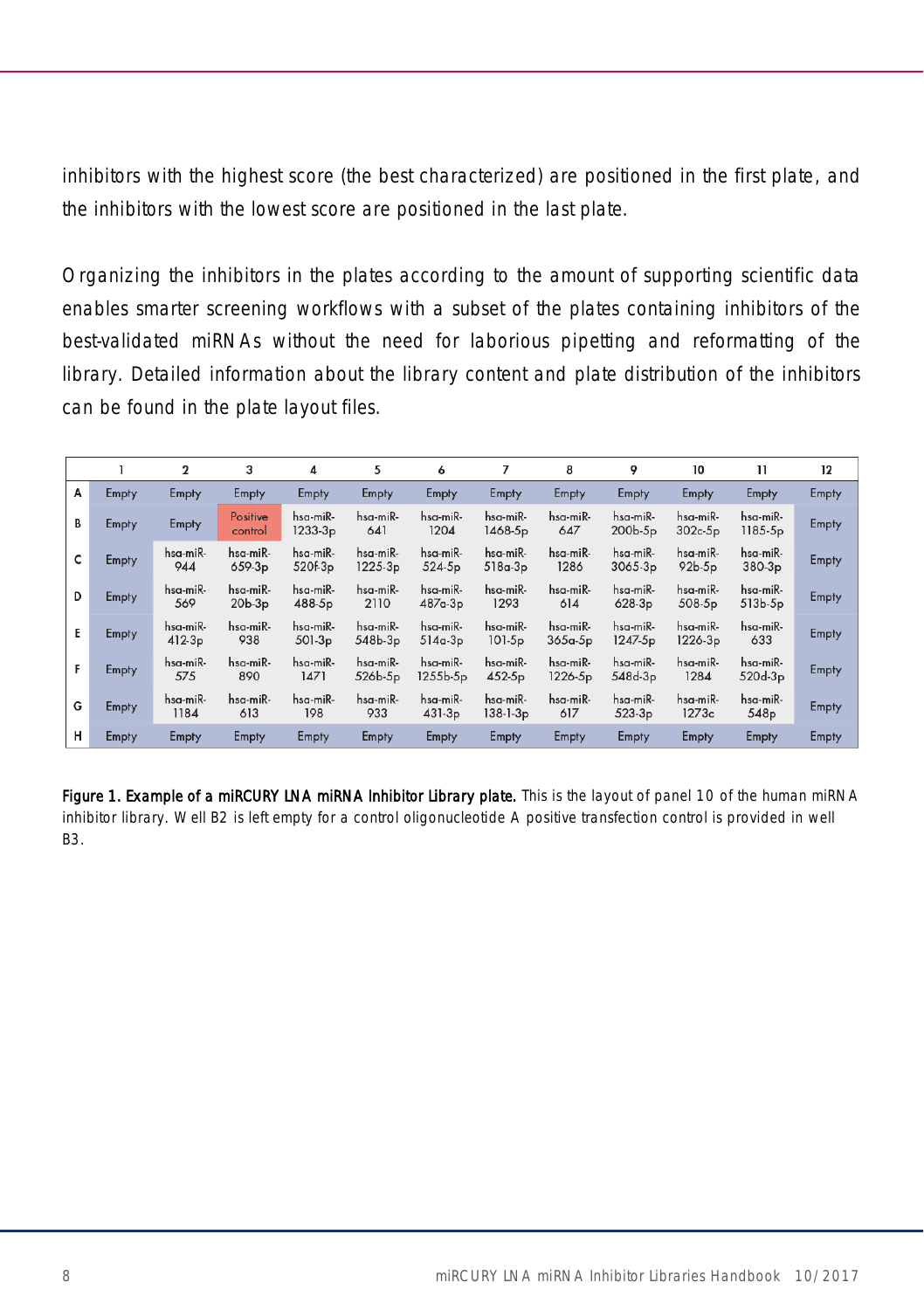## <span id="page-8-0"></span>Equipment and Reagents to be Supplied by User

When working with chemicals, always wear a suitable lab coat, disposable gloves and protective goggles. For more information, consult the appropriate safety data sheets (SDSs) available from the product supplier.

Additional required materials:

- Nuclease-free TE buffer (10 mM Tris, 0.1 mM EDTA, pH 7.5 or 8.0)
- Microcentrifuge with rotor for 96-well plates
- DNase-free microtiter plates
- Multi-well cell culture plates
- Cell culture medium
- Transfection reagent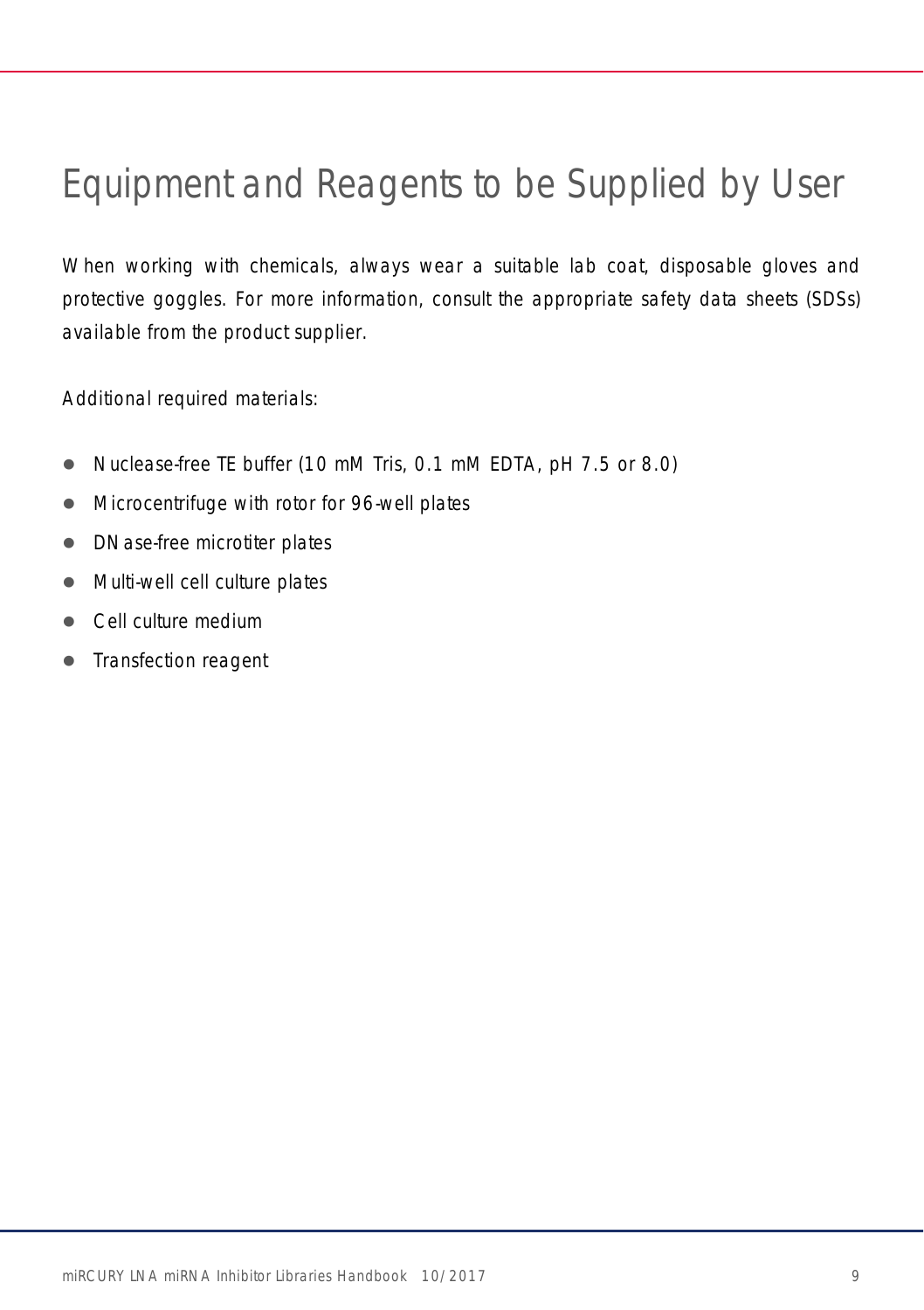### <span id="page-9-0"></span>Protocol: Resuspension and Transfection

#### <span id="page-9-1"></span>Important notes before starting

Oligonucleotides are susceptible to degradation by exogenous nucleases introduced during handling. Wear powder-free gloves when handling the miRCURY LNA miRNA Inhibitor Libraries. Use DNase-free reagents and filter pipette tips. Whenever possible, work should be conducted under a tissue culture hood.

#### <span id="page-9-2"></span>Resuspension of miRCURY LNA miRNA Inhibitor Libraries

- 1. Briefly centrifuge each plate of the library (maximum 4000 *x g*) to ensure that all material is collected at the bottom of the wells before removing the plate seal.
- 2. Carefully remove the plate seal.
- 3. Add nuclease-free, sterile TE buffer using a pipette with a sterile filter tip to achieve the desired concentration. To prepare a 10  $\mu$ M solution, add 25  $\mu$ l TE buffer to 0.25 nmol miRNA inhibitor.

Note: Stock solutions should not be lower than 10 µM.

- <span id="page-9-3"></span>4. Let the plate stand for a few minutes at ambient temperature.
- <span id="page-9-4"></span>5. Gently pipette up and down 5 times to resuspend.
- 6. Repeat steps [4](#page-9-3) and [5.](#page-9-4)
- 7. We recommend aliquoting the resuspended library into multiple plates to limit the number of freeze-thaw cycles. Place a new, sterile seal on each plate before storing. Store at  $-20^{\circ}$ C.

Note: Avoid freeze-thawing more than 5 times.

Note: Working solutions can be stored at 4°C for a maximum of two weeks.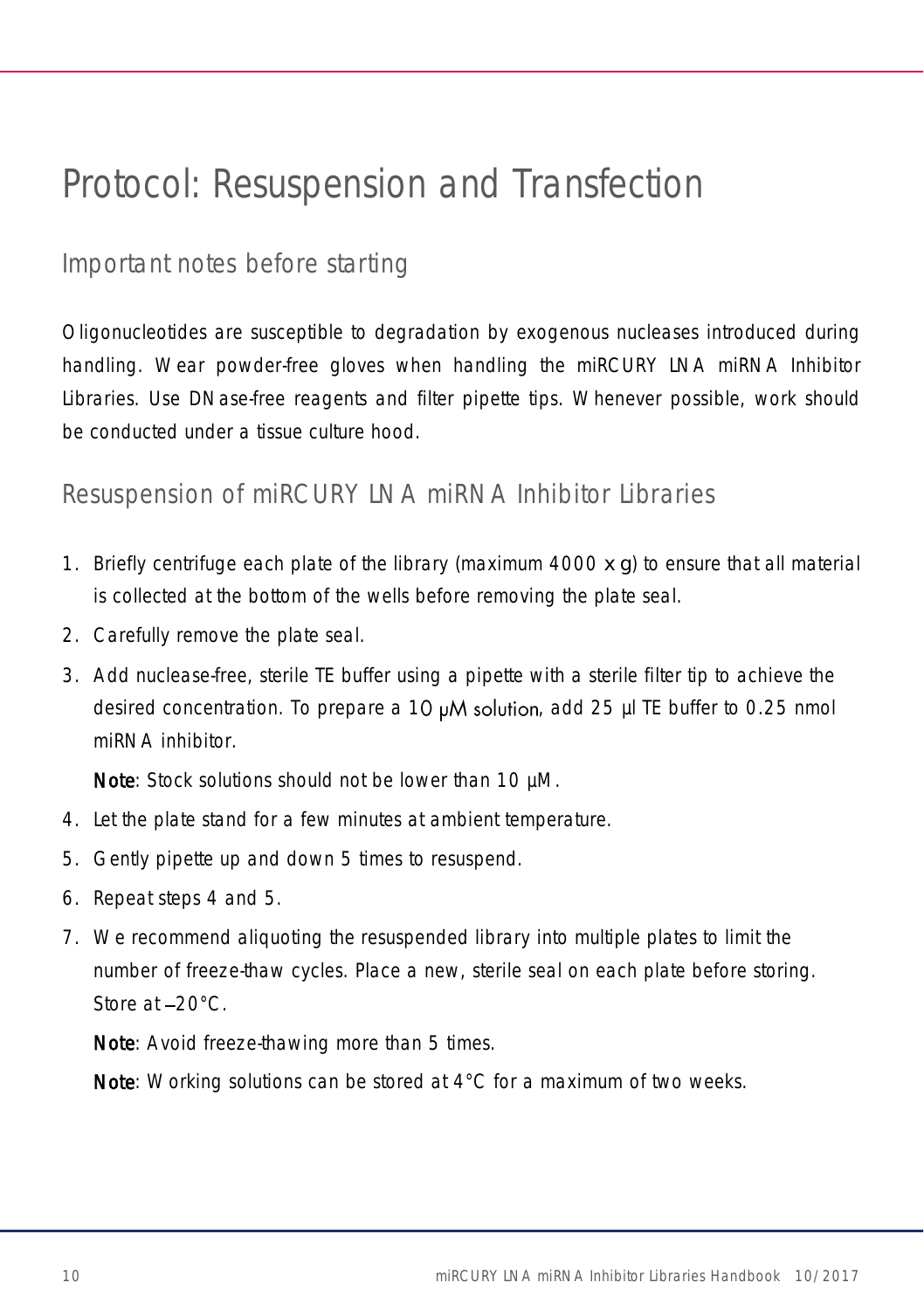### <span id="page-10-0"></span>Transfection guidelines

Transfection efficiency varies according to the cell type and transfection reagent used. The optimal combination of cell type, transfection reagent and transfection conditions must be determined empirically. Optimizing transfection efficiencies is crucial for maximizing intended antisense activity, while minimizing secondary effects. Expect to spend some time finding the optimal transfection conditions.

One way to determine the optimal transfection conditions is to use a reporter plasmid, in which expression of a reporter gene is regulated by the endogenous miRNA level in the chosen cell line through a miRNA target site in the 3'UTR. The effect of transfection can be assessed by measuring the relief of inhibition of reporter gene expression caused by miRNA inhibition (or by masking of the miRNA target site in the case of a target site blocker). Typically, this type of experiment also involves a second reporter gene for normalizing variation in plasmid transfection efficiency. Reporter plasmids with miRNA target cloning sites in the 3'UTR of reporter genes are commercially available from several companies.

Alternatively, de-repression of endogenous miRNA targets (validated or predicted) can be measured at either the mRNA or protein level.

Transfection conditions can also be optimized using a well-characterized siRNA or an Antisense LNA Positive Control GapmeR. siRNA or LNA GapmeR activity can be assessed by quantification of the RNA target by qRT-PCR analysis.

Optimal transfection conditions are found by identifying efficient transfection reagents for each cell line and by adjusting the following parameters:

- Amount of transfection reagent
- Amount of miRNA Inhibitor
- Cell density at the time of transfection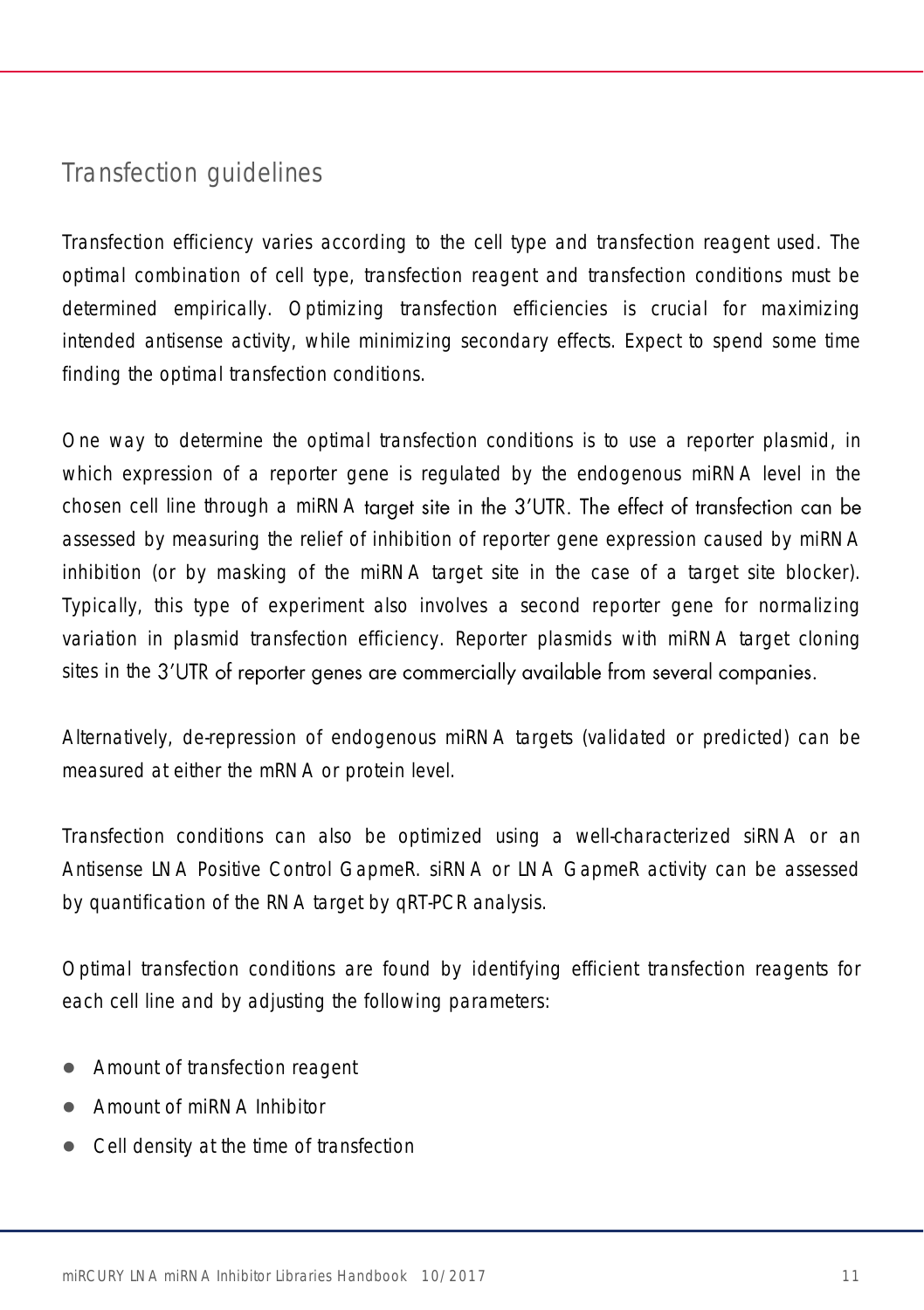- Order of transfection (e.g., plating cells before transfection or plating cells at the moment of transfection)
- Length of exposure of the cells to transfection reagent/oligonucleotide complex

Liquid handling robots often require volumes of 2–5 µl for accurate pipetting. We recommend making a plate with an appropriate dilution of the library stock solution, so that the pipetting volume is sufficient to ensure accuracy. Dispensing a mixture of transfection reagent and LNA oligonucleotide with liquid handling robots to cell cultures often results in detachment of cells in the center of the well.

For this reason, reverse transfection is often the better solution – first dry down a mixture of transfection reagent and oligonucleotide in the well, and add the suspension of adherent cells afterwards. Reverse transfection protocols are available from several suppliers of transfection reagents. Most protocols recommend maintaining mammalian cells in the medium used for transfection for 24 hours. The transfection medium should then be replaced with fresh medium to maximize viability of the cell culture.

Normally, miRNA Inhibitors display potent activity at final concentrations of 1–50 nM, but a more extensive range of 1–100 nM can be analyzed in optimization experiments. Once optimal transfection conditions have been established for a strongly expressed miRNA, they can be adopted with confidence to screening of the whole library. This is possible because of the unique  $T_m$ -normalized design that ensures that all inhibitors have uniform high affinity for their target miRNA.

The optimal time for analyzing the effect of transfection must be determined experimentally. However, antisense effects are normally assessed 24–72 hours after transfection. For some applications, such as cell differentiation assays the phenotypic readout may take place 7–10 days after transfection.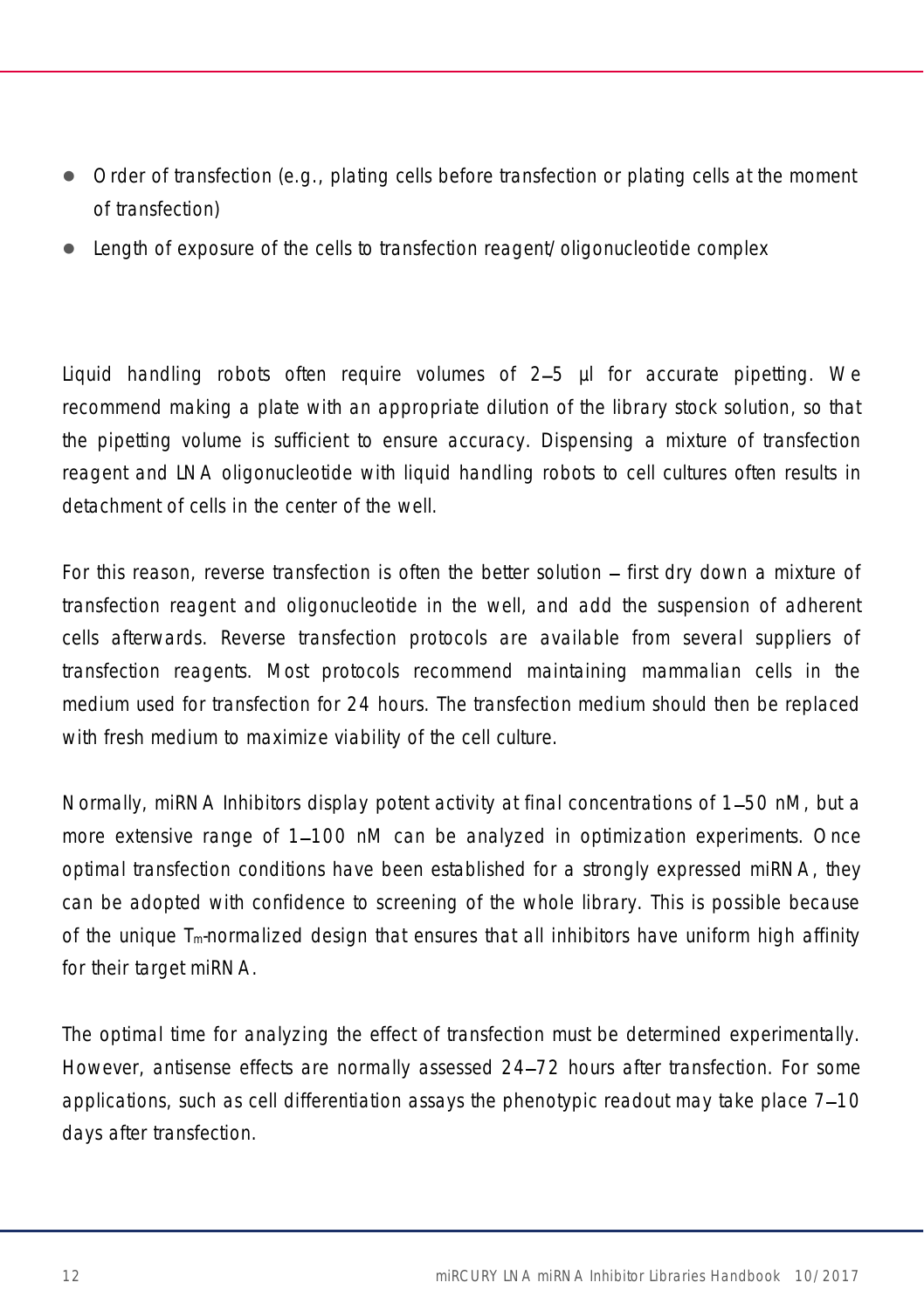#### <span id="page-12-0"></span>Electroporation

miRCURY LNA miRNA Inhibitor Libraries can also be introduced into cells by electroporation. This is especially useful with cells that are notoriously difficult to transfect (e.g., non-adherent cells such a lymphocytes, bone marrow stem cells and primary cancer cells). Follow the instructions provided with your electroporation system.

#### References

- 1. Griffiths-Jones, S. The miRNA Registry. Nucleic Acids Research 2004, 32, Database Issue, D109-111.
- 2. Torres, A.G., Fabani, M.M., Vigorito, E., and Gait, M.J. (2011) miRNA fate upon targeting with anti-miRNA oligonucleotides as revealed by an improved Northern-blotbased method for miRNA detection. RNA. 17:933-943.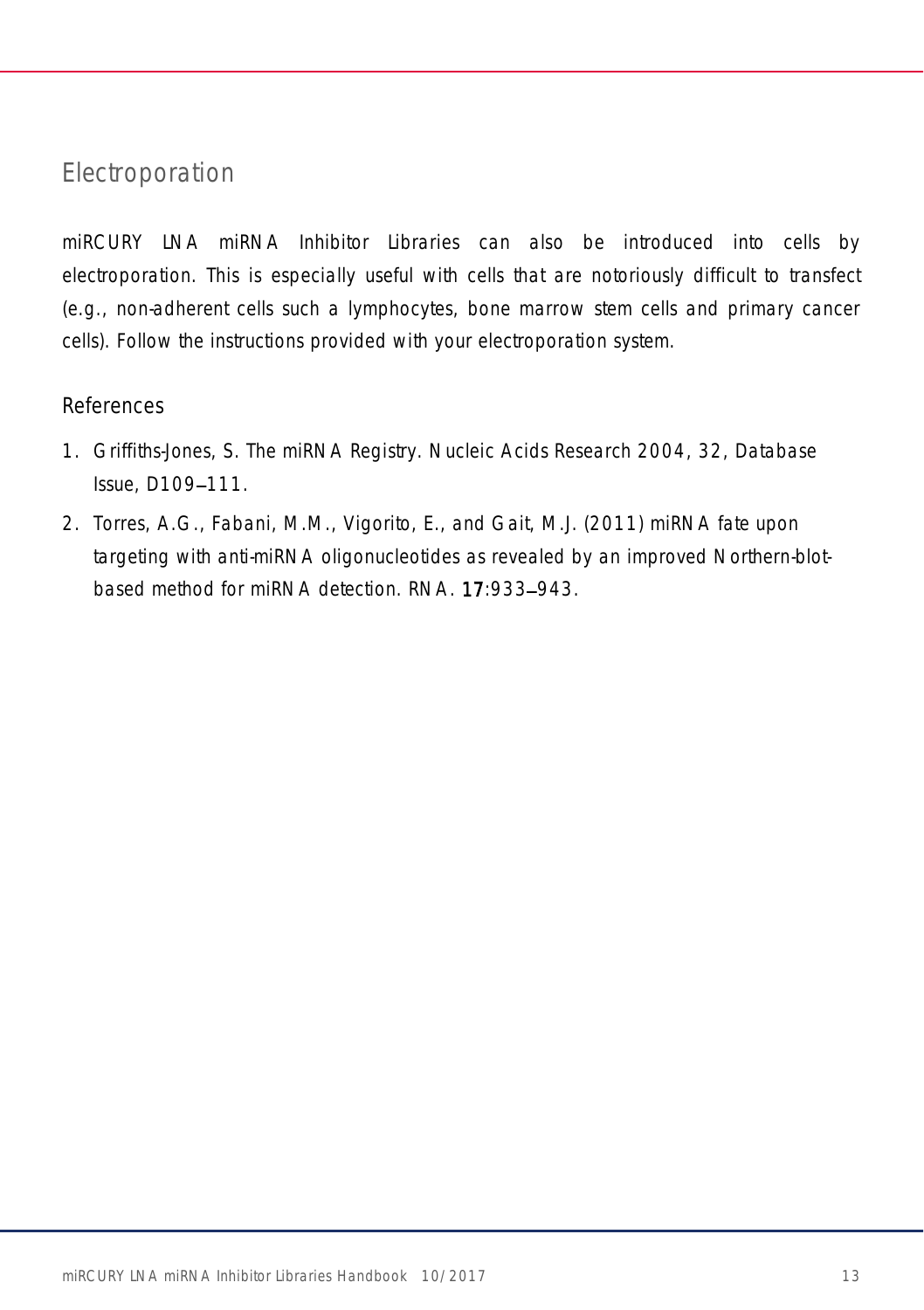# <span id="page-13-0"></span>Ordering Information

| Product                                                         | Contents                                                                                                             | Cat. no. |
|-----------------------------------------------------------------|----------------------------------------------------------------------------------------------------------------------|----------|
| miRCURY INA miRNA<br>Inhibitor Library (0.125)                  | 0.125 nmol oligonucleotide per well, dried<br>down in 96-well plates; normal<br>phosphodiester bonds                 | 339168*  |
| miRCURY LNA miRNA<br>Inhibitor Library (0.25)                   | 0.25 nmol oligonucleotide per well, dried<br>down in 96-well plates; normal<br>phosphodiester bonds                  | 339169*  |
| miRCURY INA miRNA<br>Family Power Inhibitor<br>Library (0.125)  | 0.125 nmol oligonucleotide per well, dried<br>down in 96-well plate; phosphorothioate-<br>modified backbone          | 339165*  |
| miRCURY LNA miRNA<br>Family Power Inhibitor<br>Library $(0.25)$ | 0.25 nmol oligonucleotide per well, dried<br>down in 96-well plate; phosphorothioate-<br>modified backbone           | 339166*  |
| Related products                                                |                                                                                                                      |          |
| miRCURY INA miRNA<br>Inhibitor Control (1)                      | 1 nmol oligonucleotide, dried down in tube<br>format; ready-to-label; normal phosphodiester<br>bonds                 | 339125*  |
| miRCURY LNA miRNA<br>Inhibitor Control (5)                      | 5 nmol oligonucleotide, dried down in tube<br>format; ready-to-label or 5' or 3' FAM;<br>normal phosphodiester bonds | 339126*  |
| miRCURY INA miRNA<br>Inhibitor Control (15)                     | 15 nmol oligonucleotide, dried down in tube<br>format; ready-to-label; normal phosphodiester<br>bonds                | 339127*  |

\* The exact product numbers vary, depending on the particular product ordered and its specifications.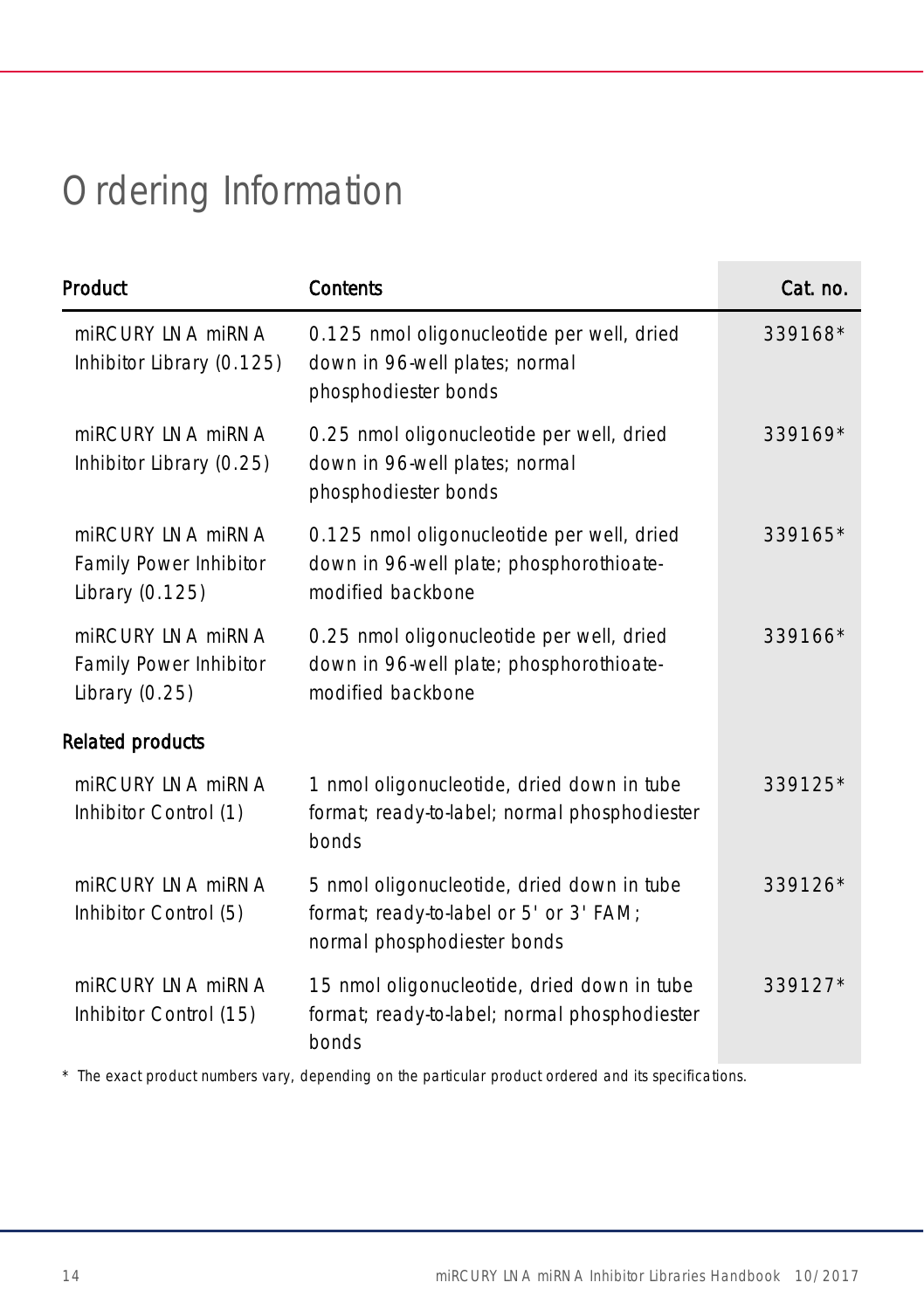| Product                                                                                          | Contents                                                                                                              | Cat. no. |
|--------------------------------------------------------------------------------------------------|-----------------------------------------------------------------------------------------------------------------------|----------|
| miRCURY LNA miRNA<br>Power Inhibitor Control<br>(1)                                              | 1 nmol oligonucleotide, dried down in tube<br>format; ready-to-label; phosphorothioate-<br>modified backbone          | 339135*  |
| miRCURY LNA miRNA<br>Inhibitor (5 nmol) <sup>t</sup>                                             | 5 nmol oligonucleotide, dried down in tube<br>format; no label or 5' or 3' FAM; normal<br>phosphodiester bonds        | 339121*  |
| miRCURY LNA miRNA<br>Power Inhibitor<br>$(5 \text{ nmol})^{\dagger}$                             | 5 nmol oligonucleotide, dried down in tube<br>format; no label or 5' or 3' FAM;<br>phosphorothioate-modified backbone | 339131*  |
| miRCURY LNA miRNA<br>Family Power Inhibitor                                                      | 5 nmol oligonucleotide set, dried down in<br>tube format; no label; phosphorothioate-<br>modified backbone            | 339160*  |
| miRCURY LNA miRNA<br>Power Target Site<br>Blocker (5 nmol) <sup>t</sup>                          | 5 nmol oligonucleotide, dried down in tube<br>format; no label; phosphorothioate-modified<br>backbone                 | 339194*  |
| miRCURY LNA miRNA<br>Power Target Site<br>Blocker, in vivo ready<br>$(5 \text{ nmol})^{\dagger}$ | 5 nmol oligonucleotide, dried down in tube<br>format; no label; phosphorothioate-modified<br>backbone                 | 339199*  |
| Antisense LNA GapmeR<br>Standard (5 nmol) <sup>t</sup>                                           | 5 nmol oligonucleotide, dried down in tube<br>format; in vitro screening grade                                        | 339511*  |
| Antisense LNA GapmeR<br>Premium (5 nmol) <sup>†</sup>                                            | 5 nmol oligonucleotide, dried down in tube<br>format; premium cell-culture grade                                      | 339517*  |
| Antisense LNA GapmeR<br>in vivo Large Scale                                                      | Varies from 5 mg - 1 kg oligonucleotide;<br>option of grades                                                          | 339532*  |
| Antisense LNA GapmeR<br>Controls (5 nmol) <sup>t</sup>                                           | 5 nmol oligonucleotide, dried down in tube<br>format; in vitro screening grade                                        | 339515*  |

\* The exact product numbers vary, depending on the particular product ordered and its specifications.

<sup>†</sup> Other product sizes available; visit **[www.qiagen.com](http://www.qiagen.com/)** for more details.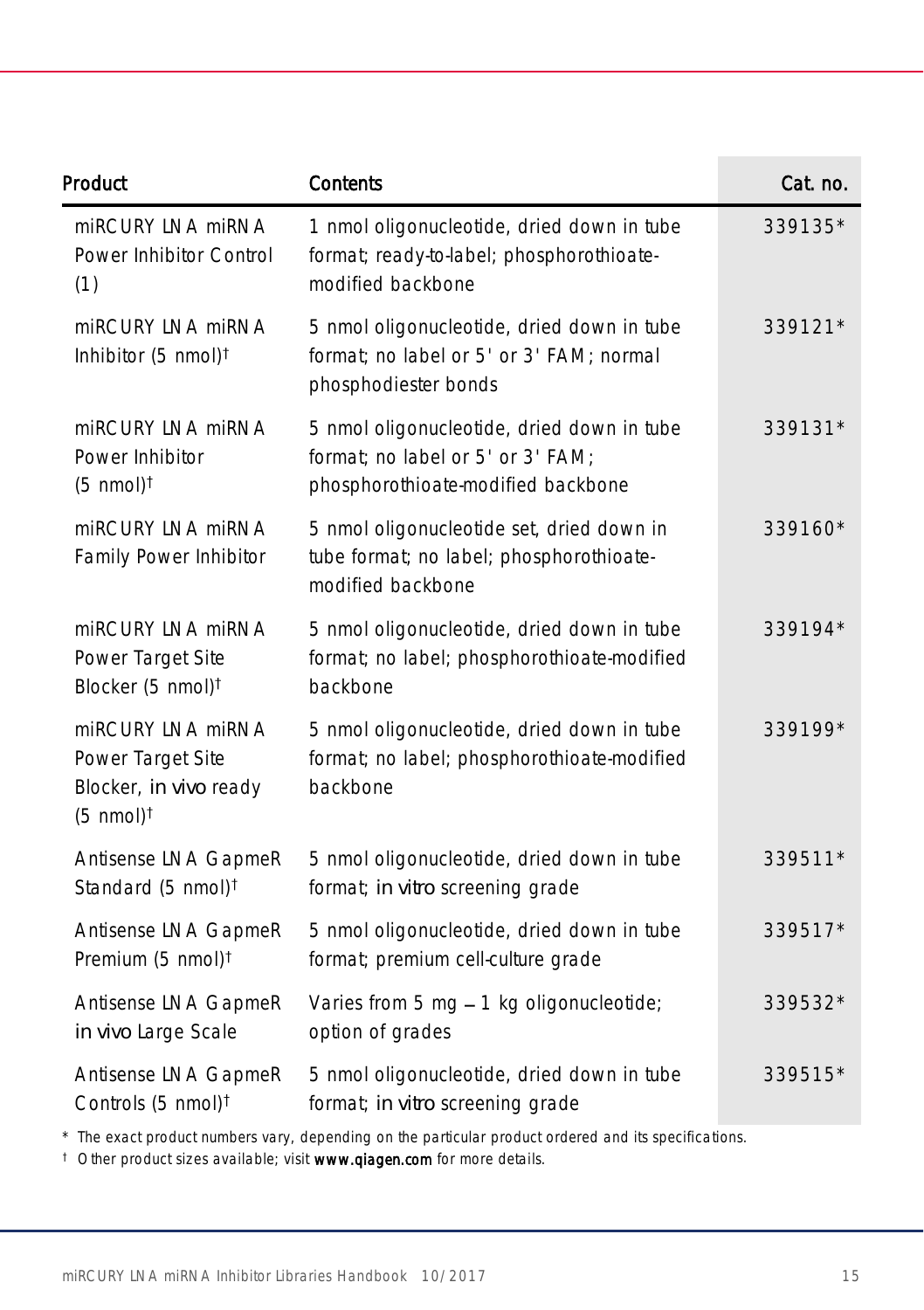| Product                                                               | Contents                                                                                                                                                                                                                                                                                                  | Cat. no. |
|-----------------------------------------------------------------------|-----------------------------------------------------------------------------------------------------------------------------------------------------------------------------------------------------------------------------------------------------------------------------------------------------------|----------|
| Antisense LNA<br>GapmeR, custom plate<br>$(5 \text{ nmol})^{\dagger}$ | 5 nmol oligonucleotide, dried down in<br>96-well plate; option of grades                                                                                                                                                                                                                                  | 339530*  |
| miRCURY INA miRNA<br>Mimic $(5 \text{ nmol})^{\dagger}$               | 5 nmol oligonucleotide, dried down in tube<br>format                                                                                                                                                                                                                                                      | 339173*  |
| miRCURY LNA Premium<br>miRNA Mimic (5 nmol) <sup>t</sup>              | 5 nmol oligonucleotide, dried down in tube<br>format                                                                                                                                                                                                                                                      | 339178*  |
| miRCURY LNA miRNA<br>PCR Assay                                        | LNA-optimized PCR assay for miRNA<br>quantification; for 200 reactions                                                                                                                                                                                                                                    | 339306*  |
| miRCURY LNA miRNA<br>Custom PCR Assay                                 | Custom-designed and LNA-optimized PCR<br>assay for miRNA quantification; for 200<br>reactions                                                                                                                                                                                                             | 339317*  |
| miRCURY LNA RT Kit                                                    | 5x RT Reaction Buffer, 10x RT Enzyme Mix,<br>UniSp6, RNA Spike-in template, RNase-free<br>water; for 8-64 reactions                                                                                                                                                                                       | 339340   |
| miRCURY LNA miRNA<br>PCR Starter Kit                                  | 2 miRCURY LNA PCR Assays of your choice,<br>UniSp6 Spike-in control assay, miR-103-3p<br>endogenous control assay, 5x RT Reaction<br>Buffer, 10x RT Enzyme Mix, UniSp6 RNA<br>Spike-in template, RNase-free water, 2x<br>miRCURY SYBR Green Master Mix; for 20 RT<br>reactions and 100 PCR amplifications | 339320   |
| miRCURY LNA SYBR<br>Green PCR Kit (200) <sup>t</sup>                  | 2x miRCURY SYBR Green PCR Master Mix,<br>miRCURY SYBR Green PCR Buffer and dNTP<br>mix (dATP, dCTP, dGTP, dTTP), ROX<br>Reference Dye, Nuclease-free Water; for 200<br>reactions                                                                                                                          | 339345   |

\* The exact product numbers vary, depending on the particular product ordered and its specifications.

<sup>t</sup> Other product sizes available; visit www.qlagen.com for more details.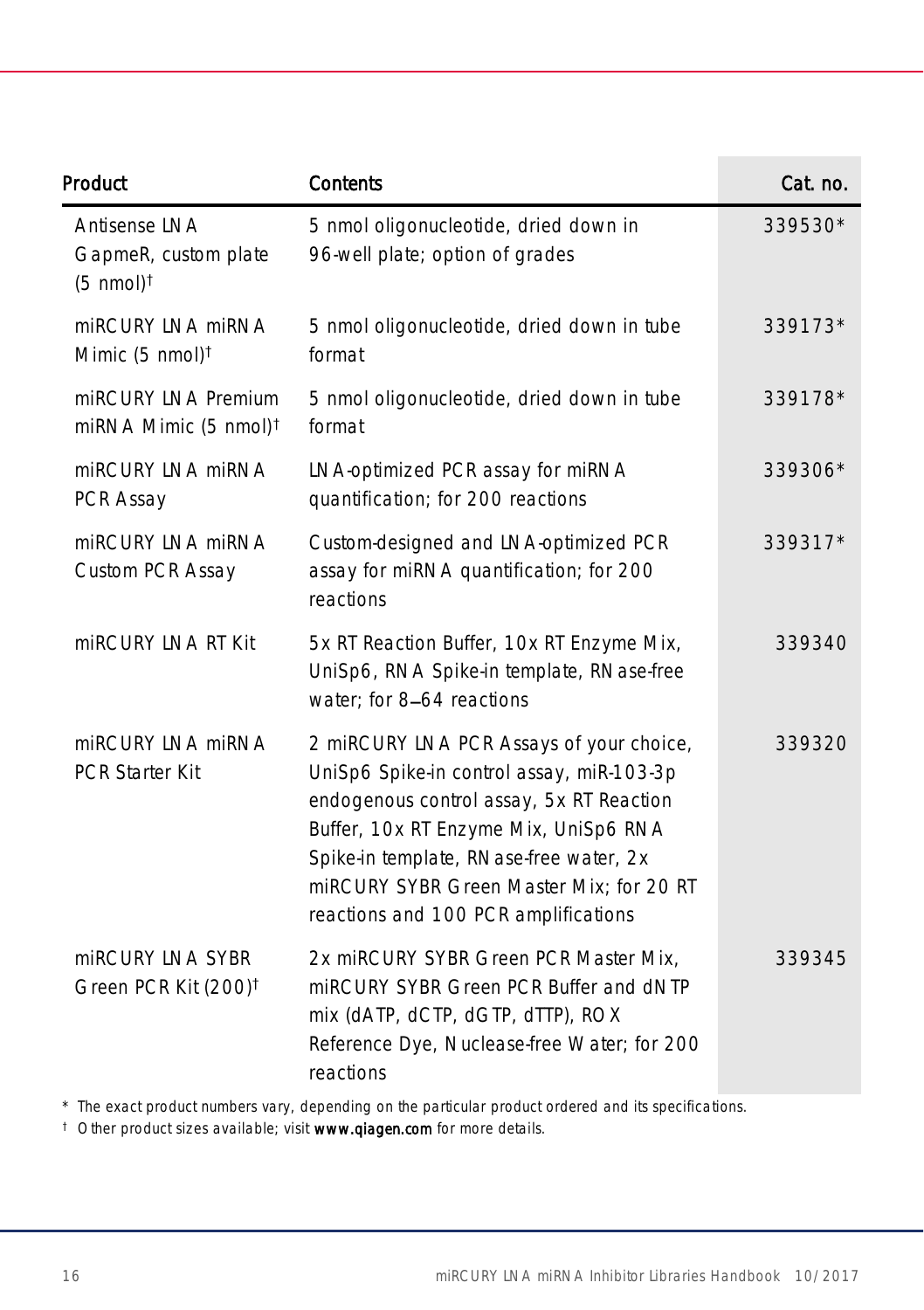For up-to-date licensing information and product-specific disclaimers, see the respective QIAGEN kit handbook or user manual. QIAGEN kit handbooks and user manuals are available at www.qiagen.com or can be requested from QIAGEN Technical Services or your local distributor.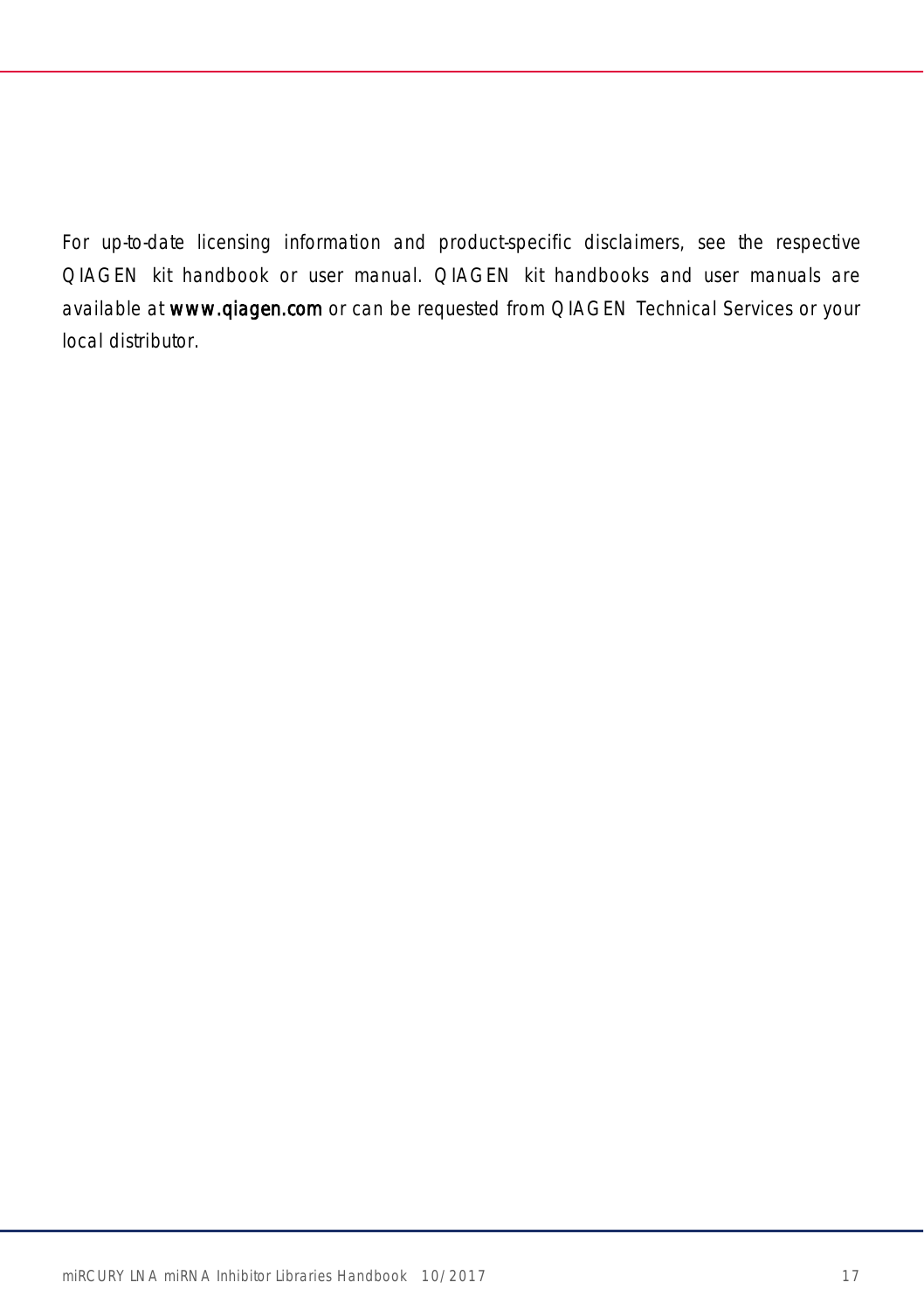#### Limited License Agreement for the miRCURY LNA miRNA Inhibitors and Target Site Blockers

Use of this product signifies the agreement of any purchaser or user of the product to the following terms:

- 1. The product may be used solely in accordance with the protocols provided with the product and this handbook and for use with components contained in the kit only. QIAGEN grants no license under any of its intellectual property to use or incorporate the enclosed components of this kit with any components not included within this kit except as described in the protocols provided with the product, this handbook, and additional protocols available at www.qiagen.com. Some of these additional protocols have been provided by QIAGEN users for QIAGEN users. These protocols have not been thoroughly tested or optimized by QIAGEN. QIAGEN neither guarantees them nor warrants that they do not infringe the rights of third-parties.
- 2. Other than expressly stated licenses, QIAGEN makes no warranty that this kit and/or its use(s) do not infringe the rights of third-parties.
- 3. This kit and its components are licensed for one-time use and may not be reused, refurbished, or resold.
- 4. QIAGEN specifically disclaims any other licenses, expressed or implied other than those expressly stated.
- 5. The purchaser and user of the kit agree not to take or permit anyone else to take any steps that could lead to or facilitate any acts prohibited above. QIAGEN may enforce the prohibitions of this Limited License Agreement in any Court, and shall recover all its investigative and Court costs, including attorney fees, in any action to enforce this Limited License Agreement or any of its intellectual property rights relating to the kit and/or its components.

For updated license terms, see www.qlagen.com.

#### Notice to purchaser

Locked-nucleic Acids (LNAs) are protected by US Pat No. 6,268,490, US Pat No. 6,770,748, US Pat No. 6,639,059, US Pat No. 6,734,291 and other applications and patents owned or licensed by Exigon A/S. Products are provided to buyers for research use only. The products in their original or any modified form may be used only for the buyer's internal research purposes and not for commercial, diagnostic, therapeutic, or other use, including contract research. The buyer may not provide products to third parties in their original or any modified form. The purchase of products does not include or carry an implied right or license for the buyer to use such products in their original or any modified form in the provision of services to third parties, and a license must be obtained directly from Exiqon A/S for such uses. Limited license

Use of this product is covered by one or more of the following US patents and corresponding patent claims outside the US: 5,994,056 and 6,171,785. The purchase of this product includes a limited, nontransferable immunity from suit under the foregoing patent claims for using only this amount of product solely in Contract Research, including reporting results of purchaser's activities for a fee or other commercial consideration, and also for the purchaser's own internal research. No right under any other patent claim is conveyed expressly, by implication, or by estoppel. Further information on purchasing licenses may be obtained by contacting the Director of Licensing, Applied Biosystems, 850 Lincoln Centre Drive, Foster City, California 94404, USA. Furthermore, this product is provided under an agreement between Molecular Probes, Inc., a wholly owned subsidiary of Invitrogen Corporation, and EXIQON and the manufacture, use, sale or import of this product is subject to one or more U.S. Patents and corresponding international equivalents. The purchase of this product conveys to the buyer the non-transferable right to use the purchased amount of the product and components of the product in research conducted by the buyer, where such research does not include testing, analysis or screening services for any third party in return for compensation on a per test basis. The buyer cannot sell or otherwise transfer (a) this product (b) its components or (c) materials made using this product or its components to a third party or otherwise use this product or its components or materials made using this product or its components for Commercial Purposes. Commercial Purposes means any activity by a party for consideration and may include, but is not limited to: (1) use of the product or its components in manufacturing; (2) use of the product or its components to provide a service, information, or data; (3) use of the product or its components for therapeutic, diagnostic or prophylactic purposes; or (4) resale of the product or its components, whether or not such product or its components are resold for use in research. For information on purchasing a license to this product for purposes other than research, contact Molecular Probes, Inc., Business Development, 29851 Willow Creek Road, Eugene, OR 97402. Tel: (541) 465-8300, Fax: (541) 335-0354.

Trademarks: QIAGEN®, Sample to Insight®, LNA®, miRCURY® (QIAGEN Group).

HB-2444-001 © 2017 QIAGEN, all rights reserved.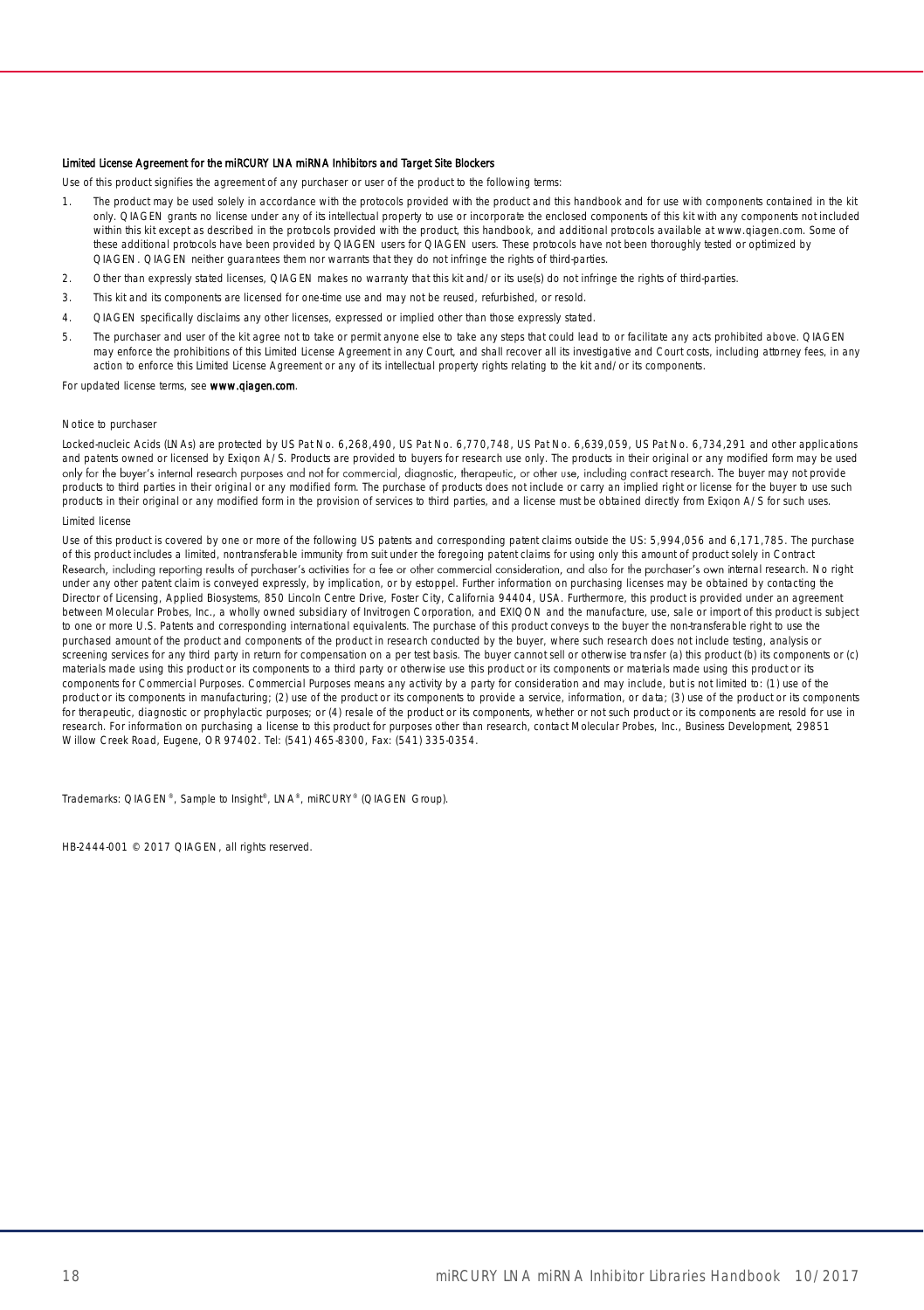Notes